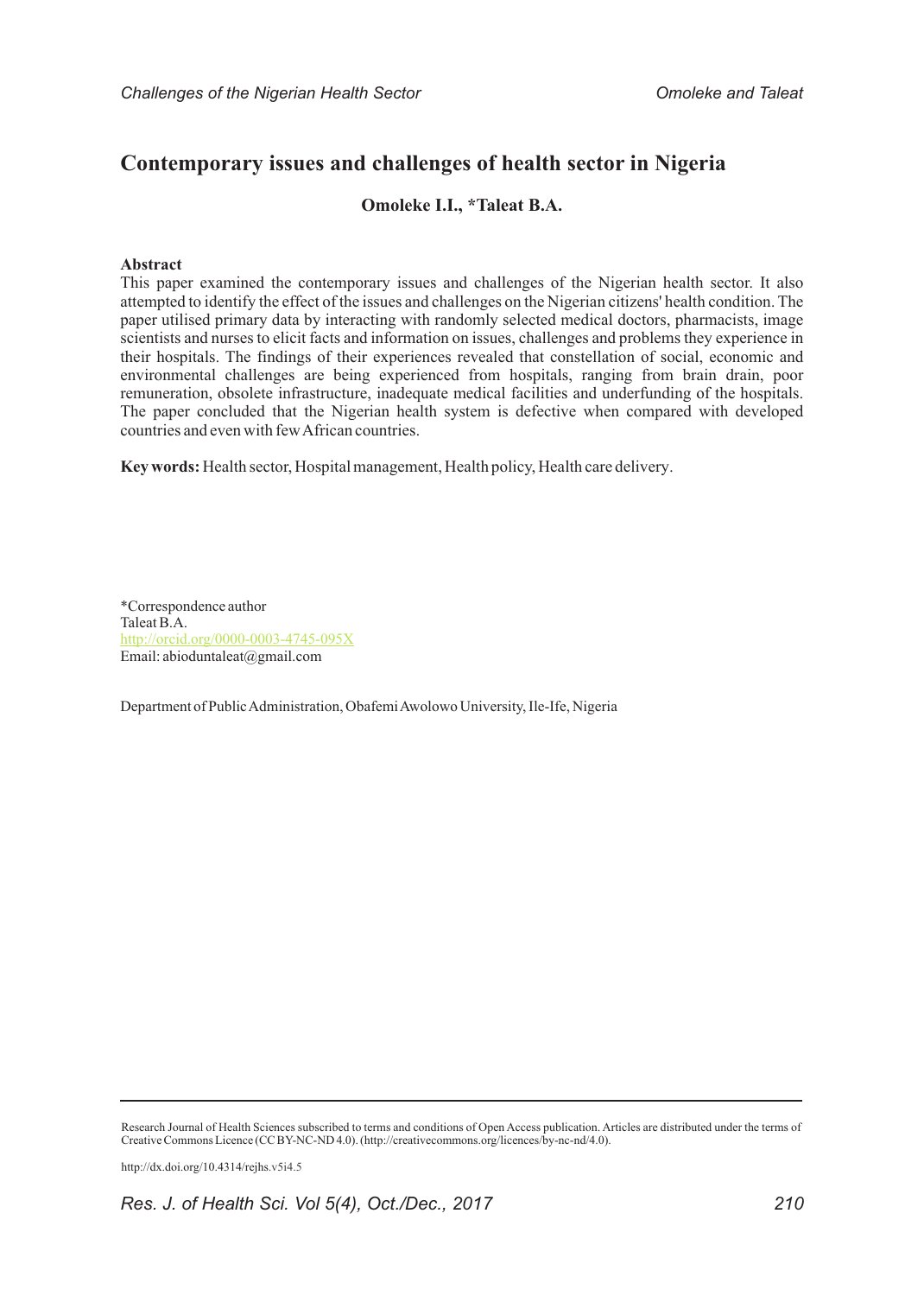# **Enjeux contemporains et défis du secteurde la santé au Nigeria**

# **Omoleke I.I., \*Taleat B.A.**

### **Resume**

Cet article a examiné les enjeux et défis contemporains du secteur de la santé nigérian. Il a également tenté d'identifier l'effet des problèmes et des défis sur l'état de santé des citoyens nigérians. Le document utilisait des données primaires en interagissant avec des médecins, des pharmaciens, des scientifiques de l'image et des infirmières choisis au hasard pour obtenir des faits et des informations sur les problèmes, les défis et les problèmes qu'ils rencontrent dans leurs hôpitaux. Les résultats de leurs expériences ont révélé que les hôpitaux sont confrontés à une multitude de problèmes sociaux, économiques et environnementaux: exode des cerveaux, rémunération médiocre, infrastructure désuète, installations médicales inadéquates et sous-financement des hôpitaux. Le document a conclu que le système de santé nigérian est défectueux par rapport aux pays développés et même avec peu de pays africains.

**Mots clés:**secteur de la santé, gestion hospitalière, politique de santé, prestation de soins de santé.

\*Correspondence author Taleat B.A. Email: abioduntaleat@gmail.com http://orcid.org/0000-0003-4745-095X

Department of Public Administration, Obafemi Awolowo University, Ile-Ife, Nigeria

http://dx.doi.org/10.4314/rejhs.v5i4.5

Research Journal of Health Sciences subscribed to terms and conditions of Open Access publication. Articles are distributed under the terms of Creative Commons Licence (CC BY-NC-ND 4.0). (http://creativecommons.org/licences/by-nc-nd/4.0).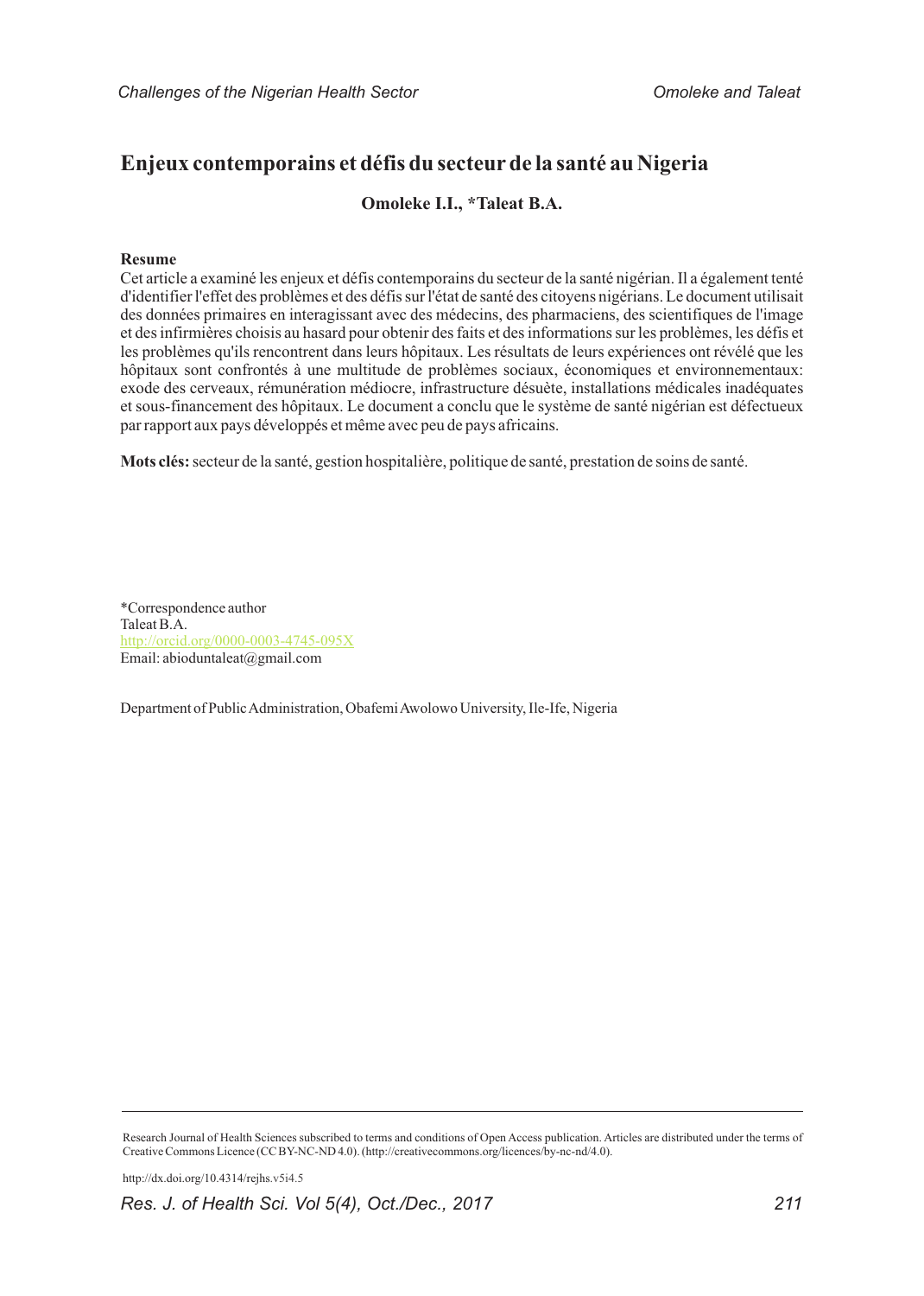## **INTRODUCTION**

The health sector of the Nigeria Economy is statutorily established to provide essentially health care services to Nigerians irrespective of their locations within the territorial jurisdiction of Nigeria (1) In short, the . health sector belongs to the concurrent legislative list which empowers the Federal, the State and the Local Governments to legislate on health matters. So, the health care delivery services in Nigeria, as well as the National Health Policy, aim at addressing the provision of intensive, effective and efficient health care services to the people of Nigeria in order to allow them achieve laudable goals of health standard such that everyone will enjoy life at all levels of human endeavor. This statutory provision lends credence to the popular adage of "Health is Wealth" and of course, this is an irrefutable statement of fact as for example, if the rich have health challenges, his wealth is of no use to him. This assertion buttresses the significance of the health sector in any nation.

The health sector's principal concern is the safety of lives and good health and decent environment. However, its activities involve governmental and non-governmental institutions in a multi-sectorial approach as well as individuals and groups for effective planning and implementation of health care delivery services in the country.

The myriad of problems facing the Nigerian health care sector could be analysed using the various levels of health care (the three tiers of health care) involved in health policy formulation, implementation and monitoring, that is, the Primary Health Care managed by the Local Government, the Secondary Care administered by the State Government and Tertiary Care under the control of the Federal Government. In brevity, the health care delivery services channel the course of intergovernmental relations (2).

In Nigeria, the first major point of contact of the populace with the health care is the Primary Health Care facilities nationwide. In essence, the pivot of health care delivery services is the Primary Health Care under the Administration of Local Government Councils in the country. Its mission or central focus is basically on preventive care. The secondary and tertiary health institutions provide curative care and render supervisory and complementary services. They also receive referral cases from the Primary and Secondary levels as the case may be. The Federal Ministry of Health formulates health policies and ensures that there is compliance in form of implementation by the Hospitals Management Boards, hospitals and health institutions/agencies.

We would like to recall that the concept of health is still with multifarious problems/challenges in Nigeria and to this end, an attempt will be made to identify some of the major problems and challenges militating against the Nigeria contemporary health sector performance. It also highlights the solutions and offers prospects of Nigerian health care delivery services in the short and long run.

### **Issues and Challenges of the Nigerian Health Sector**

The following are some but not limited to the contemporary issues and challenges of the Nigerian health care services delivery.

## *Health Policy Formulation*

Perhaps the first step in identifying the health sector problems in Nigeria is to grope for health policy formulation organ and that is the Federal Government of Nigeria through the Federal Ministry of Health. In the first instance, the policies formulated are in most cases, one way traffic, meaning that Abuja initiative overwhelms the policies whereas a good policy must receive inputs from all stakeholders and the beneficiaries of the policy. Worse still, the policies even when they are formulated, lack proper coordination neither are they related to any economic target. Since Independence in 1960, health policies had been enunciated in various forms either in the National Development Plans or as specific decisions. Furthermore, the political instability coupled with the unsettled economic order has also caused a serious setback to health care policy formulation, implementation, monitoring and evaluation. There has been no policy continuity owing to frequent changes of governance from the civilian to military and within the military and back to the civilian administration with different policies. In essence, good policies initiated by one regime were either frustrated or poorly implemented in contradiction to the intention which the originator of the policies had in mind.

### *Human and Material Resources*

To start with, the location and distribution of human and material resources are often politicized such that health institutions are sited without adequate consideration of needs of the community. On the human resources, health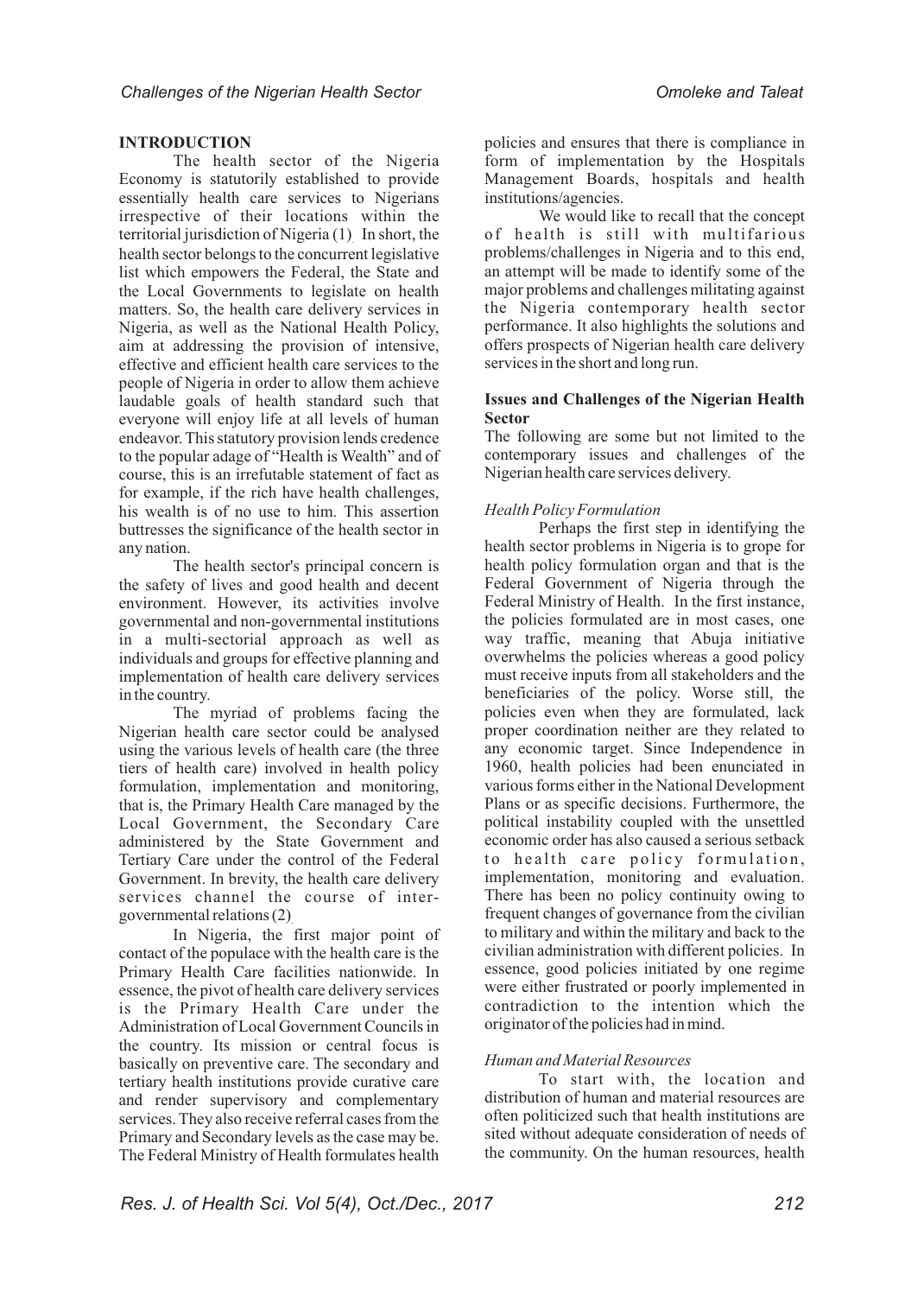personnel are still over stressed as Nigeria health sector is yet to meet the WHO template ratio 1 doctor to 500 patients (3). In some cases, the patients have to be on sitting down queueing for hours and if there is a serious case among them the patient may die. This is too bad! Furthermore, the staffs of hospitals are not adequately motivated like their counterparts in more civilized and civil countries. Related to the poor motivation of health workers is the problem of brain drain which is a bye product or consequential effects of frustration and poor motivation. Training and retraining of staff are poorly addressed in the health sector perhaps owing to the lean budgetary allocation to the health sector by the Federal Government year in year out, with little or no improvement. This leads us to another serious problem being experienced in the present day Nigeria and that is gross underfunding.

### *Underfunding of the Health Sector*

Gross underfunding is a serious social cankerworm devouring the fabrics of the Nigerian health institutions. As a result of the lean budgetary allocation to the health sector, the Nigerian health system is below the World Health Organisation Standard of 15% of the total budget. By implication, the fund is not adequately budgeted for and released, timeously to the health institutions, the life-saving organizations for that matter. This gross underfunding of the health sector has been an issue for years. In the late 1980s, external aids in form of technological know-how and personnel were affected by Nigeria's political imbroglio and democratization sanction. Then most medical exchange programmes that often assist health care delivery services were not forthcoming thus creating problems.

### *Weak Facilities/Infrastructure*

Arising from the gross underfunding of the health sector institutions is the weak infrastructure and logistic supports which are weak, obsolete and defective. This is due to inadequate maintenance of buildings, medical equipment and vehicles, shortage of drugs, faulty compounding of drugs, poor management of drugs, the expiry of drugs and vaccines and other essential requirements for patients care. The utility Boards in Nigeria often make the problem worse by engaging in irregular supply of water, erratic or rather epileptic supply of electricity and poor telecommunication services. Absence or inadequacy of equipment had been found

deficient in most of Nigerian Hospitals. Some of the public hospitals visited sometimes ago had no x-ray machine. Worse still, the poor network of roads and neglect of roads transportation do not make accessibility easy. Hence, most patients referred from the primary level of care, or secondary find it difficult to get to where they can obtain a respite for their ailment and most times worsen the case that ordinarily requires minor treatment.

## *Poor Motivation of Health Workers*

The health professionals in Nigeria are yet to be adequately remunerated like their counterparts in other advanced countries of the world. The consequential effects of poor motivation are facile. Such effects include frustration, poor service delivery, psychological warfare at work, industrial strikes and brain drain, just to mention few absurdities arising from poor motivation. Furthermore, various immunization programmes put in place under Preventive Medical Care have not been very successful to meet WHO standard due to few problems confronting implementation of immunization policy/programme. For instance, the storage of vaccine which requires cold condition is often defective.

The immunization officials contacted complained of poor remuneration, inaccessibility of rural areas as they are landlocked, worse still the roads are bad. Regrettably, it appears that the Nigerian Government seems to have been trivializing theories of motivation (theory X and Y) (4) and of course the implication of this attitude is low productivity and poor performance. This is not in tandem with good administration of health care delivery.

# *Insecurity Challenges*

A corollary to the above is the unsettled political order, insecurity of life and property coupled with the restlessness of the Youths and Avengers who believe that there is no equity in the distribution of national wealth to Niger Delta geopolitical zone. So in a situation where hostage of citizens with heavy demand for ransom before release, kidnapping and bumping are continuous daily or weekly occurrence, implementation of health policy in such hostile environments is a mirage/ruse and is handicapped as no doctors, pharmacists, nurses, image scientists and laboratory technologists or Chief Medical Directors would want to lose their life untimely or prematurely. Monitoring and evaluation of health policy implementation in such hostile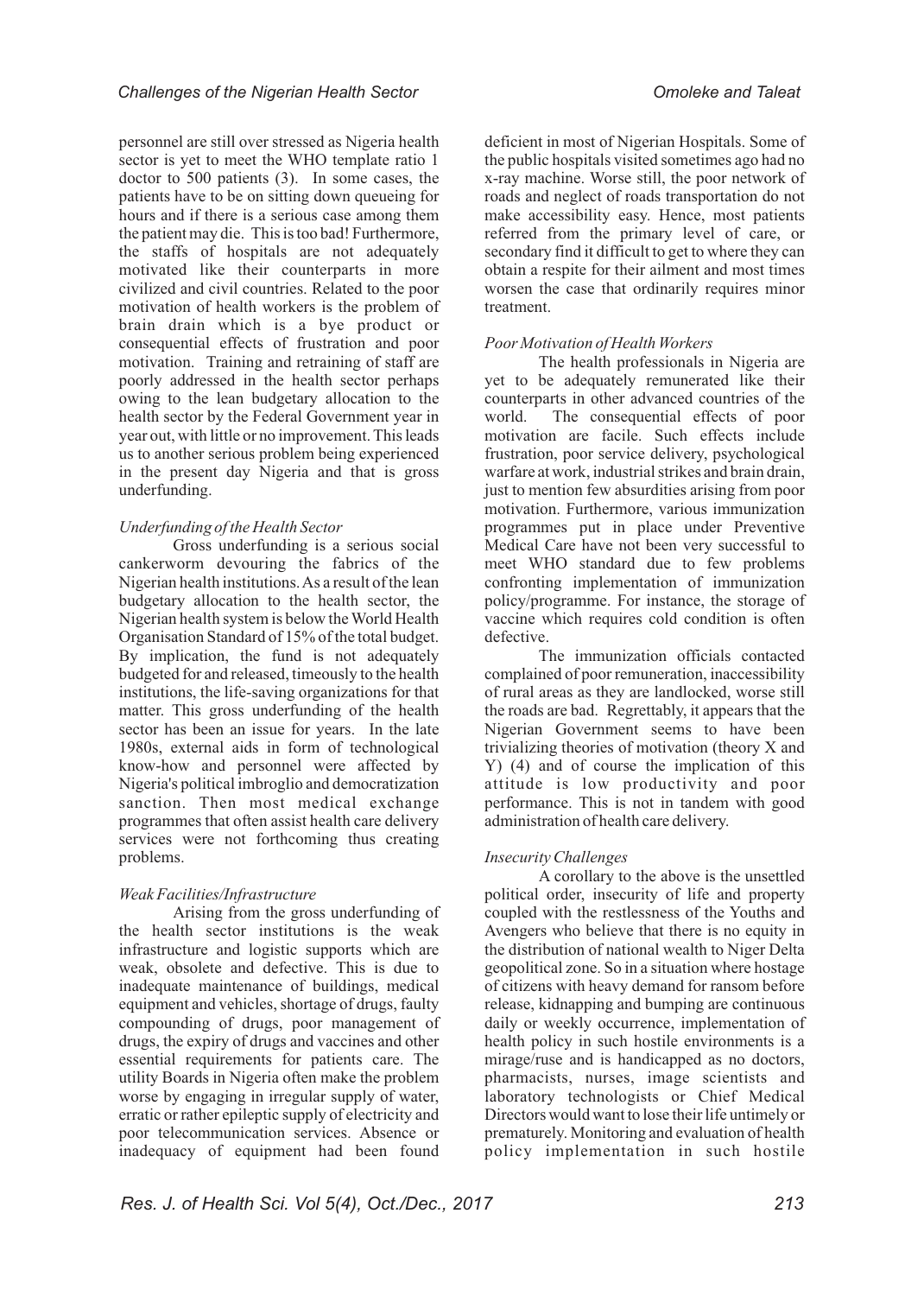environment is also in question.

#### *Political and Bureaucratic Corruption*

Policy Implementation, Monitoring and Evaluation in the health sector is a challenge in a country where corruption has gone deep, tearing the fabrics of the society. Unarguably, corruption is a misnomer. It replaces meritocracy with mediocracy. Corruption in health sector has gone far in such a way that, teaching hospital had being visited for accreditation of its facilities and human resources and Chief Medical Director hired temporary specialists e.g. cardiologists, image scientists pediatrics and psychiatrists etc. just to meet the percentage set by the visitors and after the accreditation, it is back to square one – shortage of human resources. Another example of corruption and ethical indecency is diversion of patients to privately owned hospital by a public hospital doctor or pharmacist or nurse. This is unethical behaviour.

Corruption features nearly everywhere in Nigeria and it is a social virus which has almost destroyed efficiency, effectiveness and performance or organisations providing service delivery in Nigeria. You may also wish to see political corruption among the politicians. However, one advantage the health sector has is that each of the team has ethical oath if it ethically complies with e.g.

- (1) Physician Oaths (Hippocratic Oath)
- (2) Code of Ethics for Nursing Profession
- (3) Pharmacist Oath etc.

The Declaration of Geneva (Physicians Oath Declaration) adopted by the General Assembly of the World Medical Association at Geneva, Switzerland, September 1948 and amended by  $22<sup>nd</sup>$  World Medical Assembly, Sydney, Australia, August 1968, is antithetic to corruption if complied with and respect strict senso. Again, like the Doctors' Hippocratic Oath, the Nurses pledge is in alignment with the anticorruption crusade.

Paradoxically, most of the rules of professional conduct are at times blatantly violated by some health workers for one personal reason or the other. Who have one time or the other gone on industrial strike contrary to item "d" "*the health of my patients will be my first consideration*". In the same vein, some nurses in the antenatal and labour wards in some hospitals have been notorious for being rude to patients and are said to have being in the culture of abusing pregnant women at the crucial stage of labour pain when they seriously need their care. This is also a very serious challenge in the obstetric

department and in the hospitals in general. This type of behaviour is tantamount to battery and assault in the law of medicine and is actionable and punishable if the culprit is found guilty. Such action/attitude is also incompatible with their professional ethical codes.

#### *Health Sector Budget*

The Nigeria health sector budget is not impressive as it has never moved closer to World Health Organization template of 15% of the members' annual budget to be allocated to the health sector. This recalcitrant act of the Nigeria Governments, past and present is inimical to health care infrastructural development and save delivery services. It affects so many units of health development. The poor health financing arising from lean budget often results in weak and obsolete infrastructure in the hospitals, congestion of patients to access health care because of limited human resources, poor supply of water, wards congestion, irregular supply of electricity, weak telemedicine facility and recruitment, training and retraining of staff of hospitals etc. Nigerian hospitals are "mere consulting clinics without drugs, dressings, water and electricity" (5) What a serious challenge that . is surmountable but not well addressed by the Nigeria Governments, an oil producing state for that matter.

#### *Federal Governments Breach of Agreements*

It appears that Federal Governments of Nigeria have a tendency to breach any agreement duly signed with tertiary institutions. To this end, the other party has no option except to embark on industrial action which had happened in Nigeria teaching hospitals when doctors, pharmacists and nurses abandoned their duties. The effect of breach of contract by the Federal Government now leads us to another serious challenge of Industrial Strike. Yet the Nigeria Constitution recognizes the importance of health when it states in Section 17 Subsection 3(c) "The state shall direct its policy towards ensuring that the health safety and welfare of all persons in employment are safeguarded and not endangered or abused", (1) what a paradox!

### *Inter Professional Conflicts*

Unfortunately, investigation and empirical research revealed that interprofessional conflicts are rife in the hospitals. Such conflicts have been smouldering among the professionals in the hospitals, especially among the nurses, pharmacists and doctors. The causes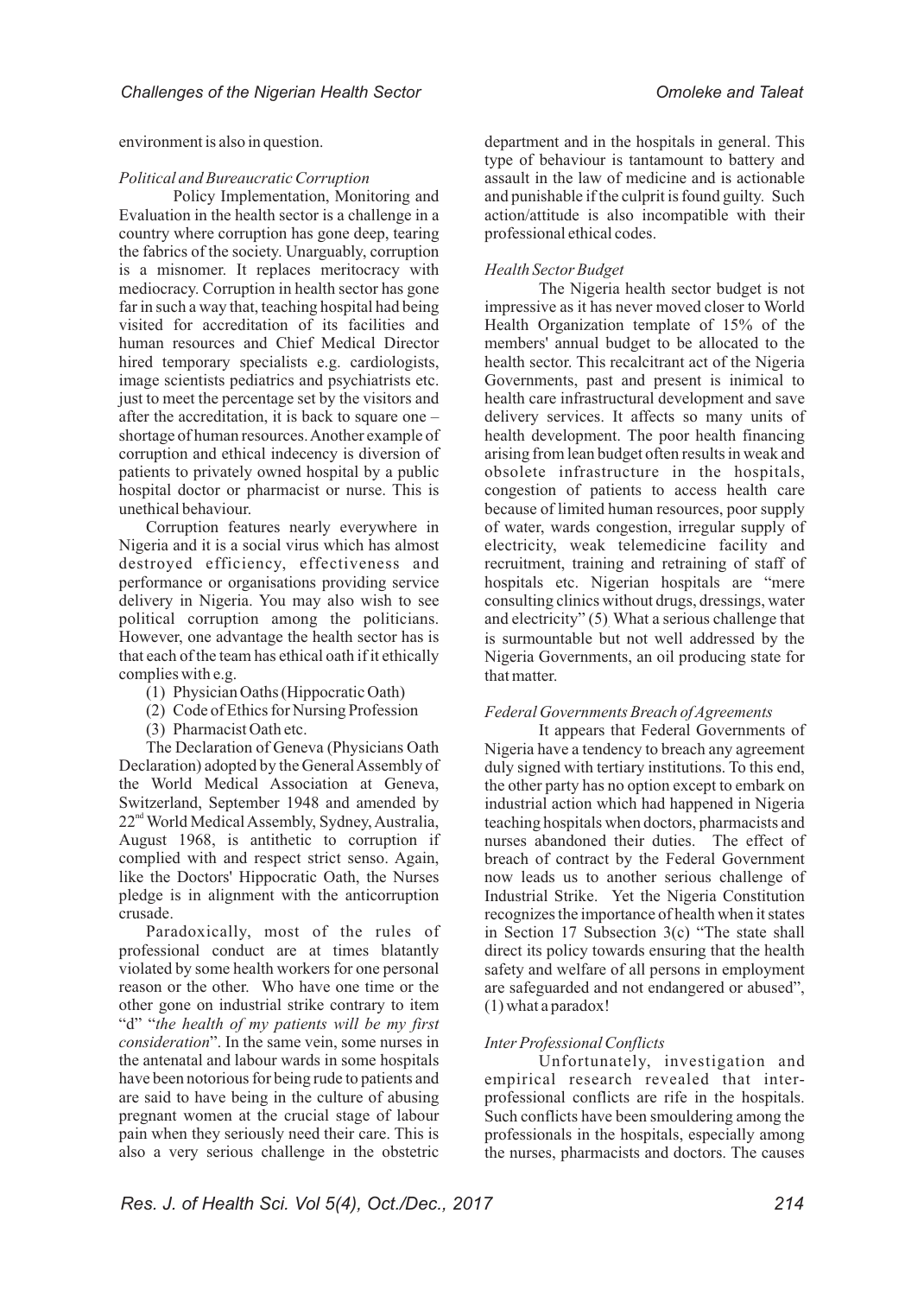of such conflicts seem to bother on unnecessary rivalry and envy. We want to submit that such cutthroat conflicts and inferiority complex can breed professional animosity and this can affect the patients in their care. When two elephants fight, the grass suffers.

### *Use of Telemedicine*

This is also a technological development in the health sector and it constitutes a challenge in the Nigeria health sector because of poor electricity, the internet and weak communication system being experienced in Nigeria.

### **Solution and Future Prospect of the Nigeria Health Sector**

In spite of the inherited challenges/problems and the new challenges of today in Nigeria, hope is not lost in overhauling the system to meet the standard that citizens can benefit from. However, in order to build a sustainable, reliable, accessible and standard health sector, hospitals, medical centres, health centres, health post, clinics and other health institutions should be brought to the required standard of the World Health Organization at both curative and preventive levels of health administration. These institutions must also be well equipped with modern medical gadgets, structural facilities and uninterrupted electricity supply, portable water, internet provision, and good communication system across all the wards, offices and hospital environment.

As life-saving institutions, it is a trite fact and of course irrefutable that hospitals require service specialization in various health fields such as medicine, surgery, gynecology, obstetrics, psychiatry, pediatrics, cardiology, public health among others. To this end, there is need for meticulous selection/recruitment of hospitals staff. It is also necessary to train and retrain the human resources on the ground for health technological updating as knowledge get rotten and obsolete if not renewed. Development is a continuous phenomenon. The staff must also be promoted when due, motivated and remunerated accordingly. If these are addressed well, the level of performance will be raised hence high level productivity.

There is also a need to depoliticize allocation of funds to tertiary health institution and should be based on the approved appropriation Act/the needs of each hospital. Training of medical experts is a complex one which requires specialized training in Universities Teaching Hospitals. The various

State Governments and private organisations have also established Nursing Schools and Health Technology for the training of middle level manpower in the Health Sector. To this end, the Federal, State and Local Governments must be ready and willing to finance these institutions generously.

For effective human resources development and utilization, the owners and managers of the hospitals must not wait until doctors, pharmacists, nurses, image scientists, laboratory technologists and hospital administrations go on industrial strikes before their grievances are addressed. This is a more civil manner to handle issues that affect human life and well-being.

Intra and inter union conflicts bothering on inferiority and superiority complex among health professionals should be put to rest bearing in mind that health care delivery services are a team work involving all and sundries. Hence harmonious relationship is a sine-qua-non for effective health care delivery services anywhere in the world.

To this end, it is our opinion that training facilities in the universities, tertiary health institutions and teaching hospitals be adequately expanded and funded generously. A situation where a graduated medical doctor, as an example will have to wait around for months before security placement of horsemanship is frustrating and absurd. It is disheartening to observe that after (57) fifty seven years of independence, Nigeria Government is yet to develop her human resources in the health sector to meet or draw close to WHO's template.

In addition, Government should expand hospitals, medical centres and health clinics to absorb the newly trained and inducted doctors, pharmacists etc., as it may be a waste of fund, time and human resources if health professionals are trained by Nigeria Government only to be utilized by other countries (Brain Drains). The situation calls for the urgent attention of the Federal Government of Nigeria.

More importantly, Governments of Nigeria must bear in mind that capital needs labour and vice versa. Labour should not be enslaved by the Employer. The relationship between the two parties (Employee and Employer) must be symbiotic and harmonious in order to achieve organizational set goals of healthy citizens. It should not be a master/servant relationship at all. If the identified challenges and problems are sincerely addressed as analysed in the foregoing discussion, the future prospect of